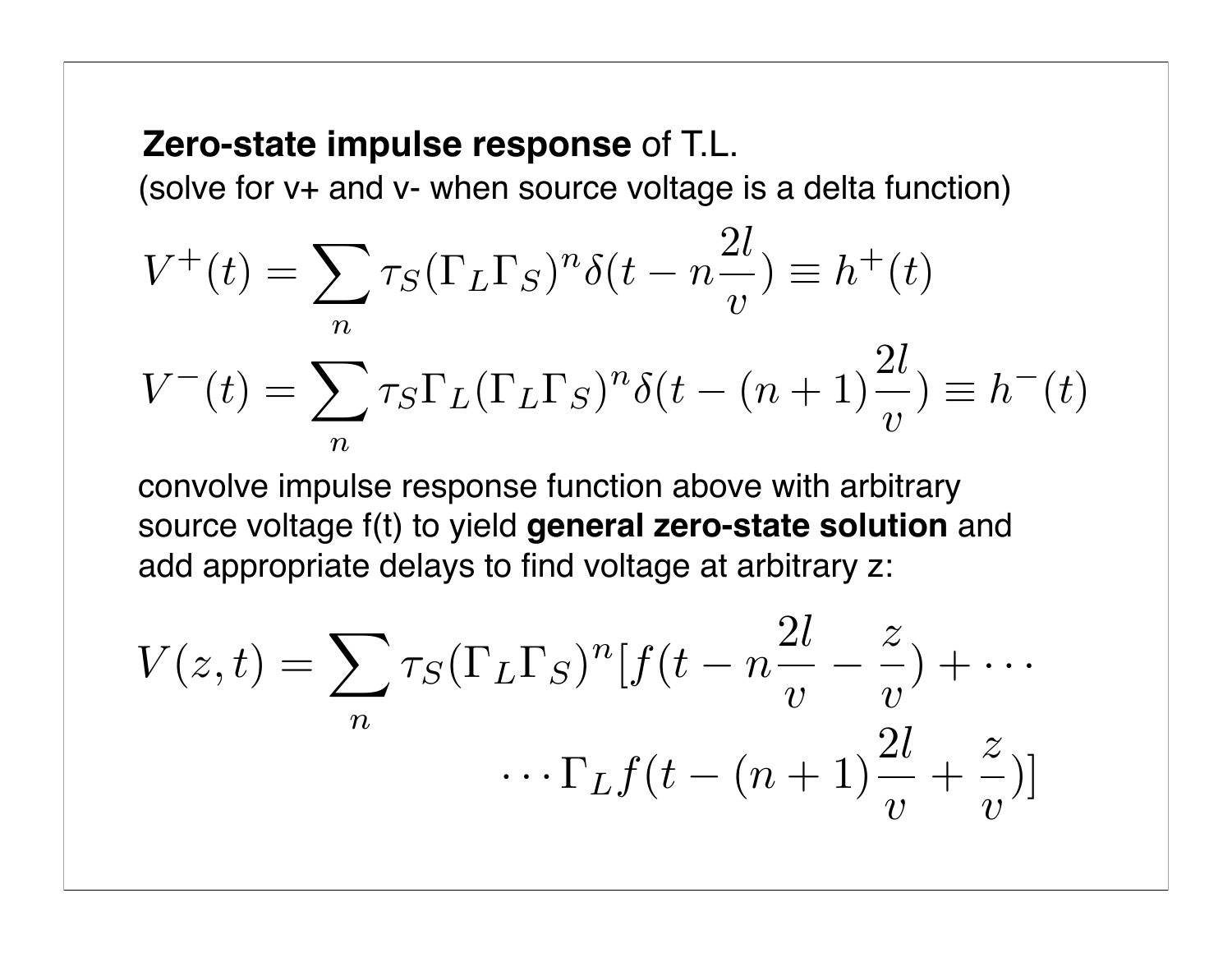### **EXAMPLE 1**: Consider a T.L. characterized by:

 $>$  length  $l = 2400 \text{ m}$ 

 $>$  tx phase speed  $v_p = c = 3 \times 10^8 \text{ m/s}$ 

 $>$  one-way travel time  $\; T=l/v_p=8\;\mu\mathrm{s}$ 

 $>$  characteristic impedance  $Z_0 = 50 \Omega$ > load (resistive)  $R_L = 100 \Omega$ 

 $>$  internal (Thevenin) resistance  $R_s = 0$   $\Omega$ 

> source (input) voltage:

$$
2\begin{array}{c}\n\text{2} \\
\text{4} \\
\text{5} \\
\text{6}\n\end{array}\n\quad f(t) = 2 \text{ rect}\left(\frac{t - 3/2}{1 \text{ }\mu\text{s}}\right) + \text{rect}\left(\frac{t - 1/2}{1 \text{ }\mu\text{s}}\right) \text{ V}
$$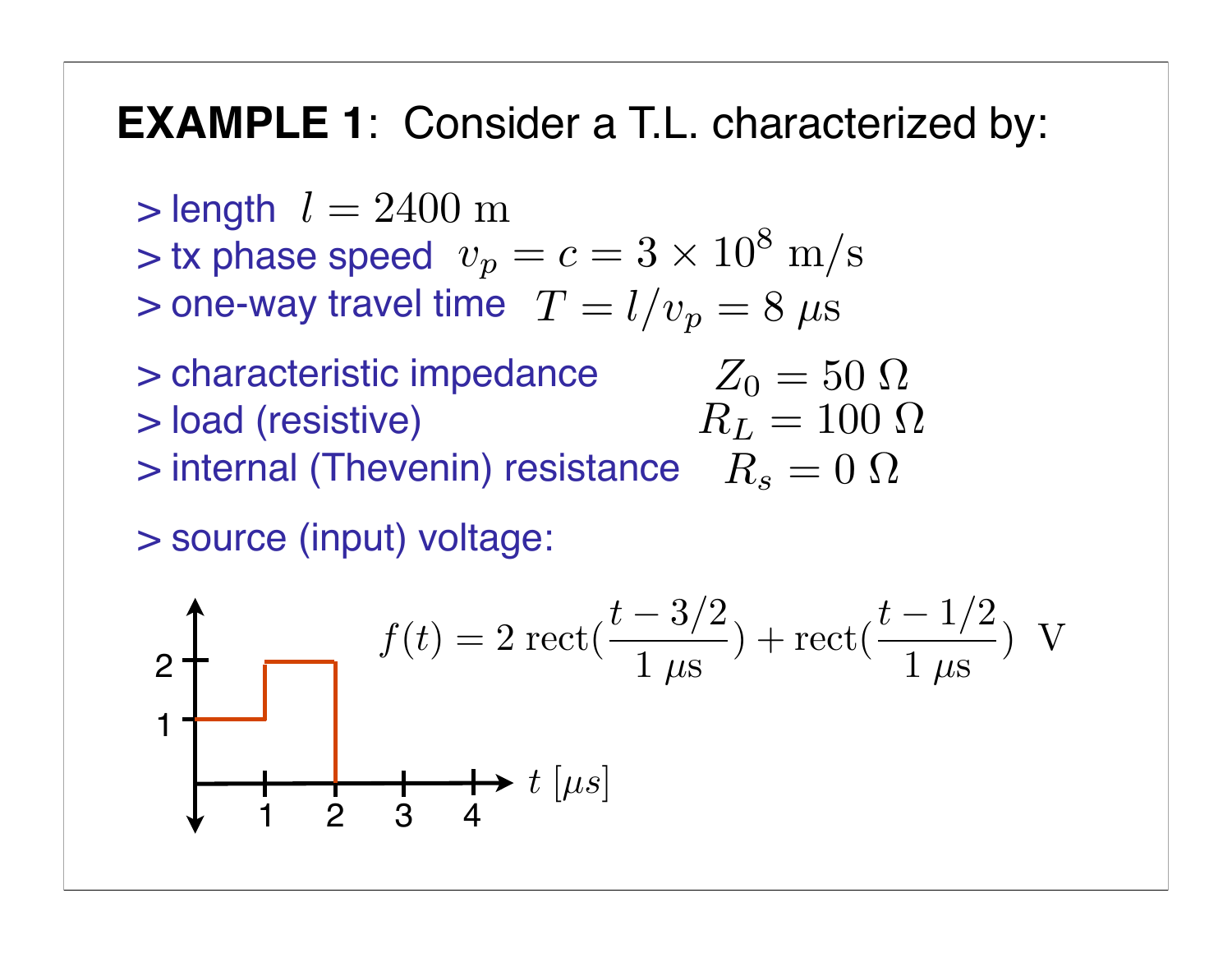**injection and reflection:**

$$
\tau_s = \frac{50}{0+50} = 1
$$

....so, v+ is not scaled initially relative to f(t)

$$
\Gamma_L = \frac{100 - 50}{100 + 50} = \frac{1}{3}
$$

reflection at the load end scales vby a factor of 1/3 relative to v+

$$
\Gamma_S = \frac{0 - 50}{0 + 50} = -1
$$

reflection at the source end flips the sign of v+ relative to v-.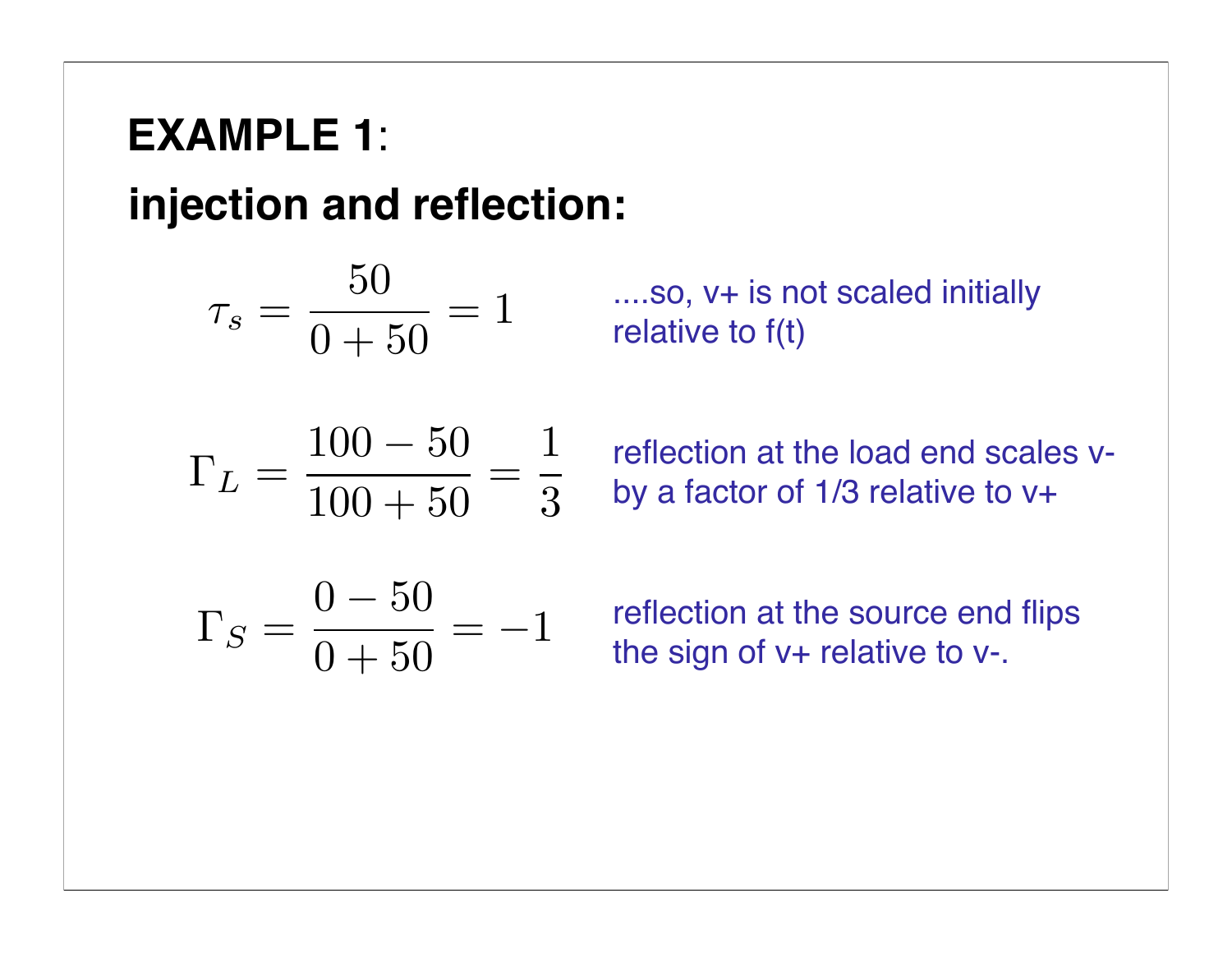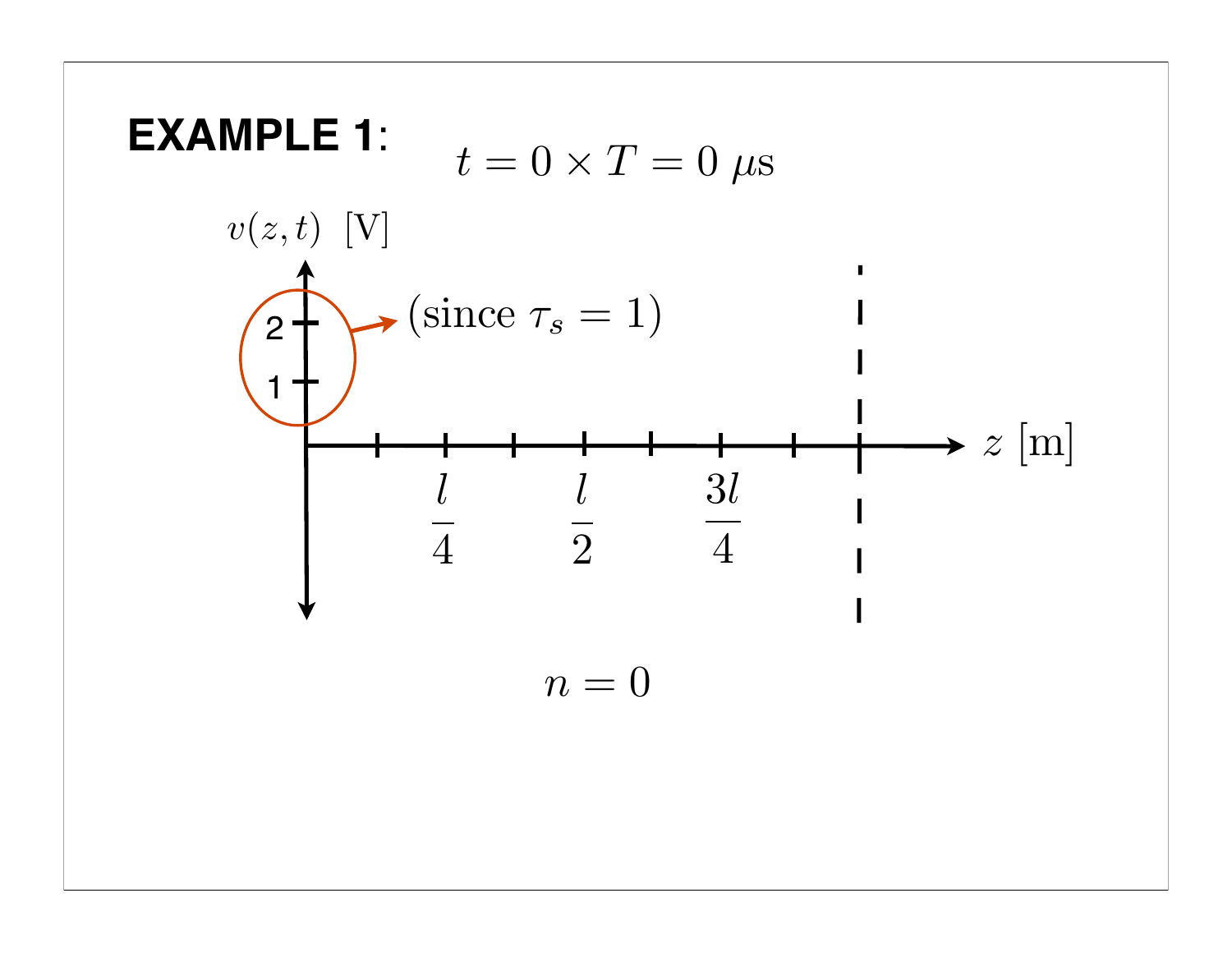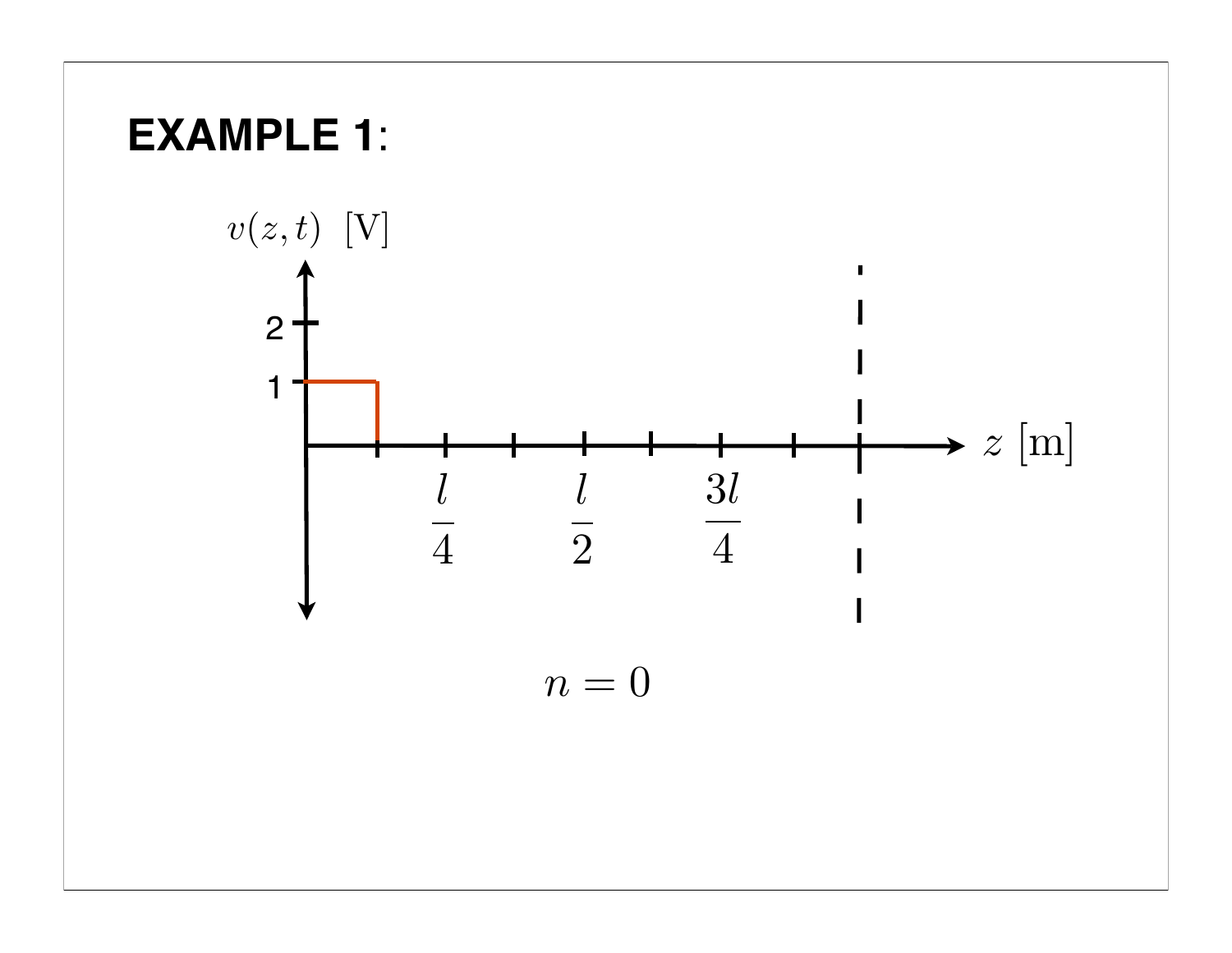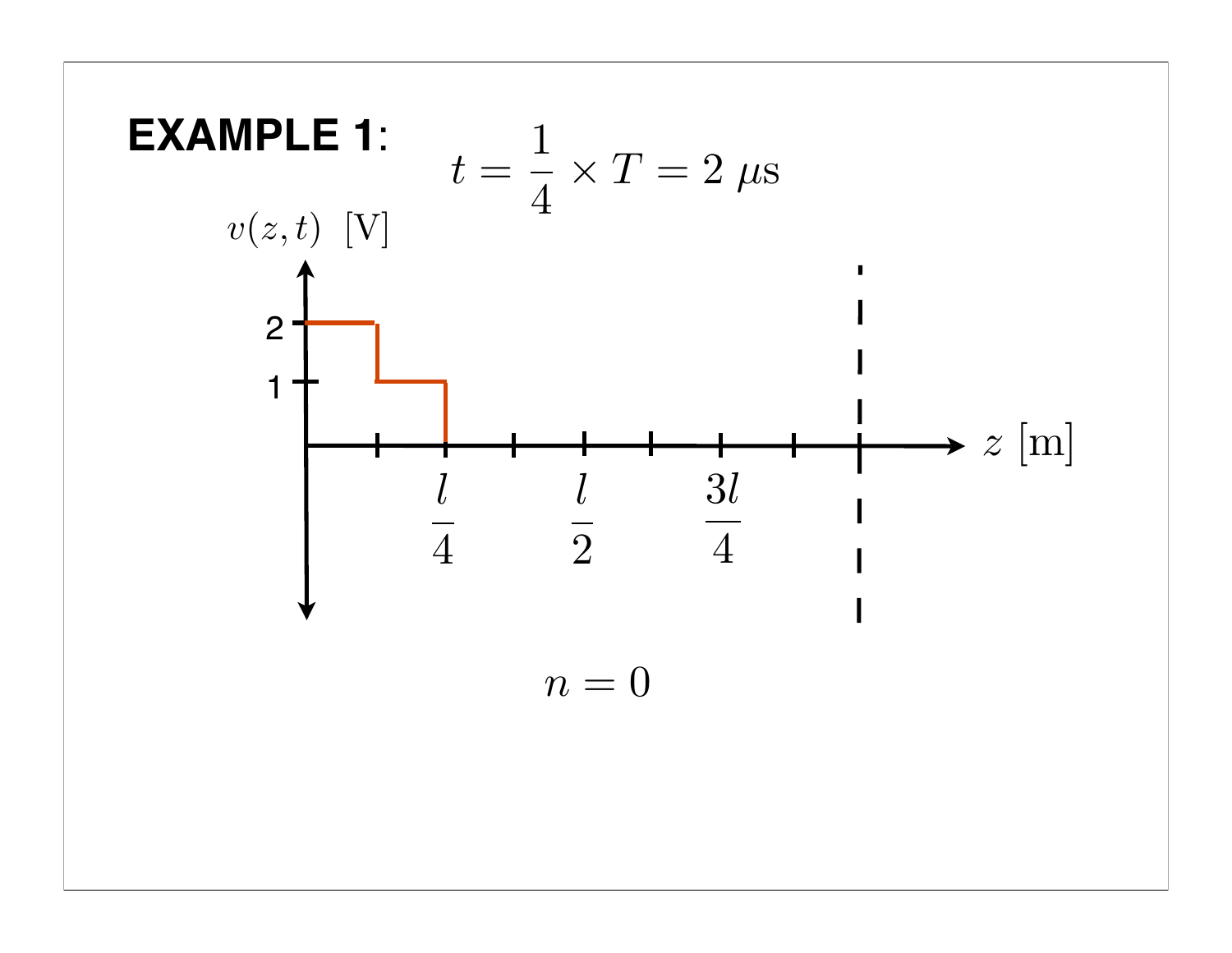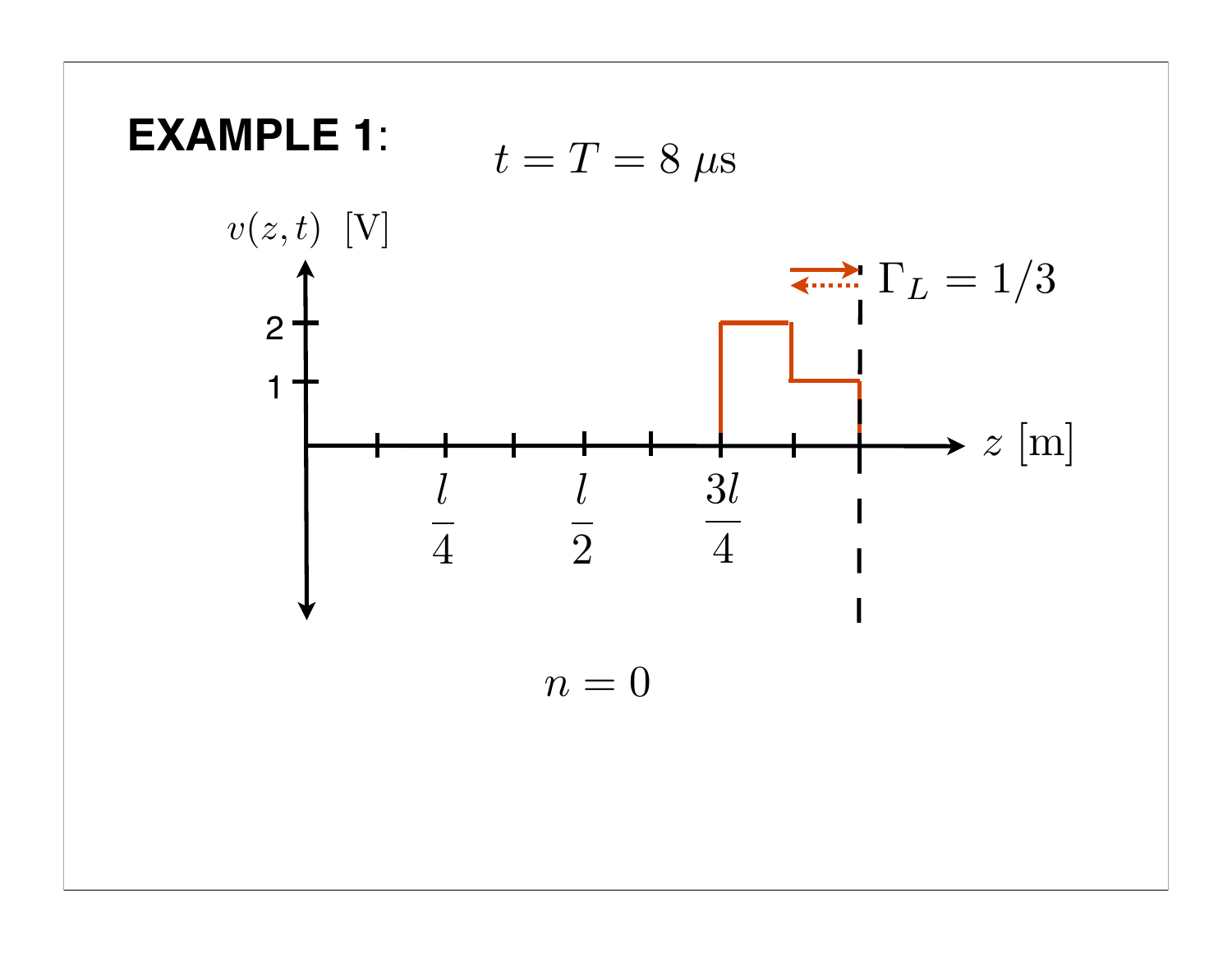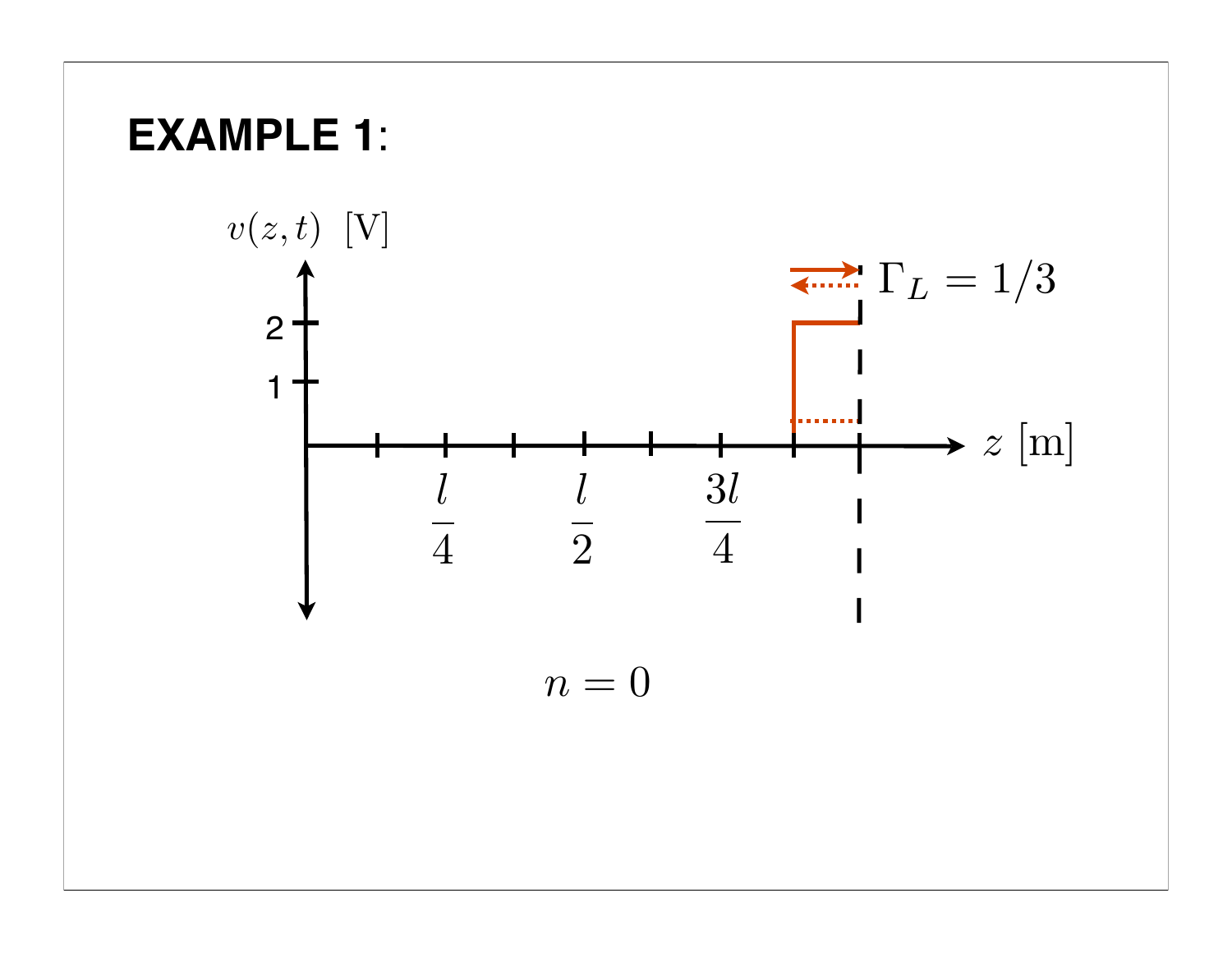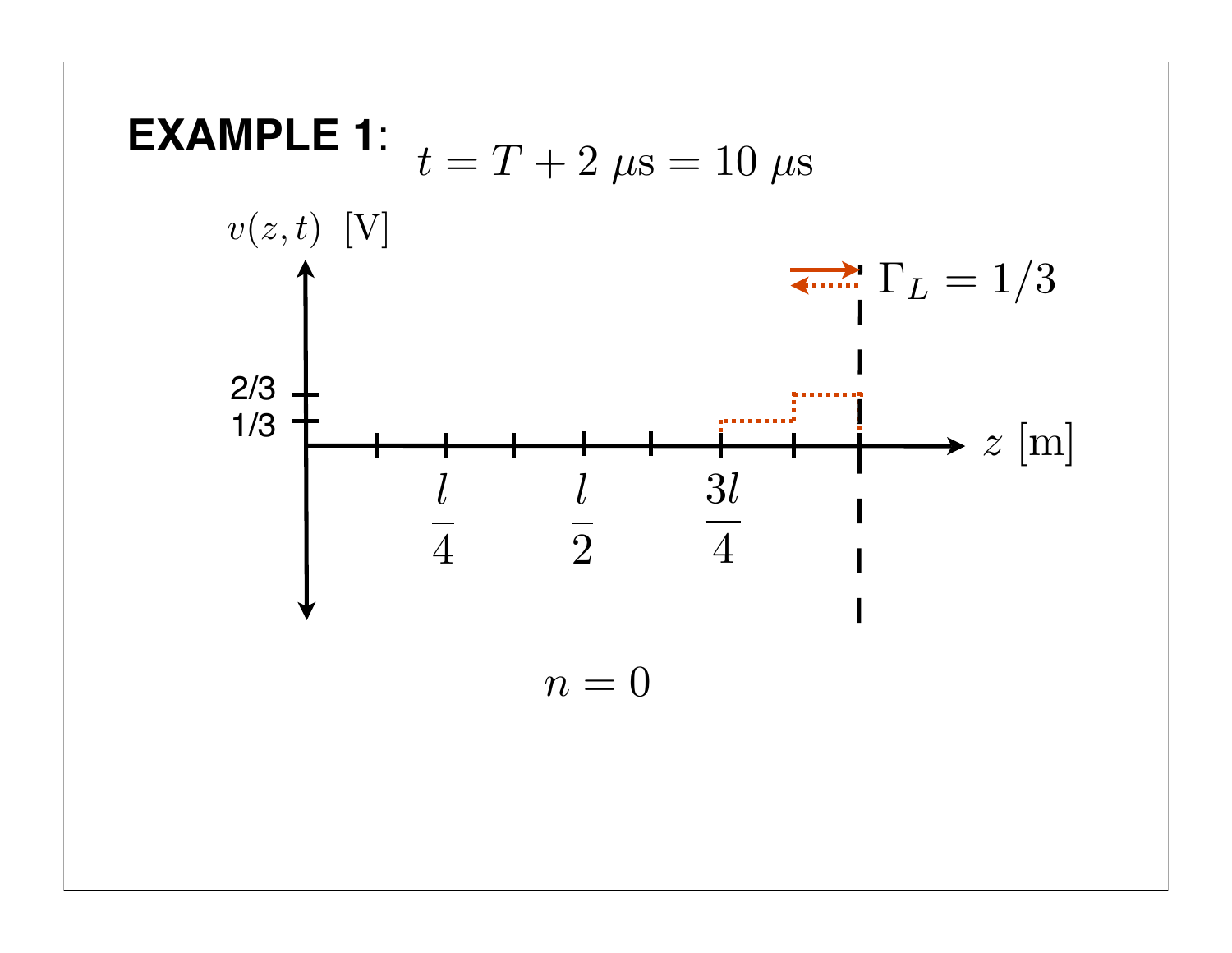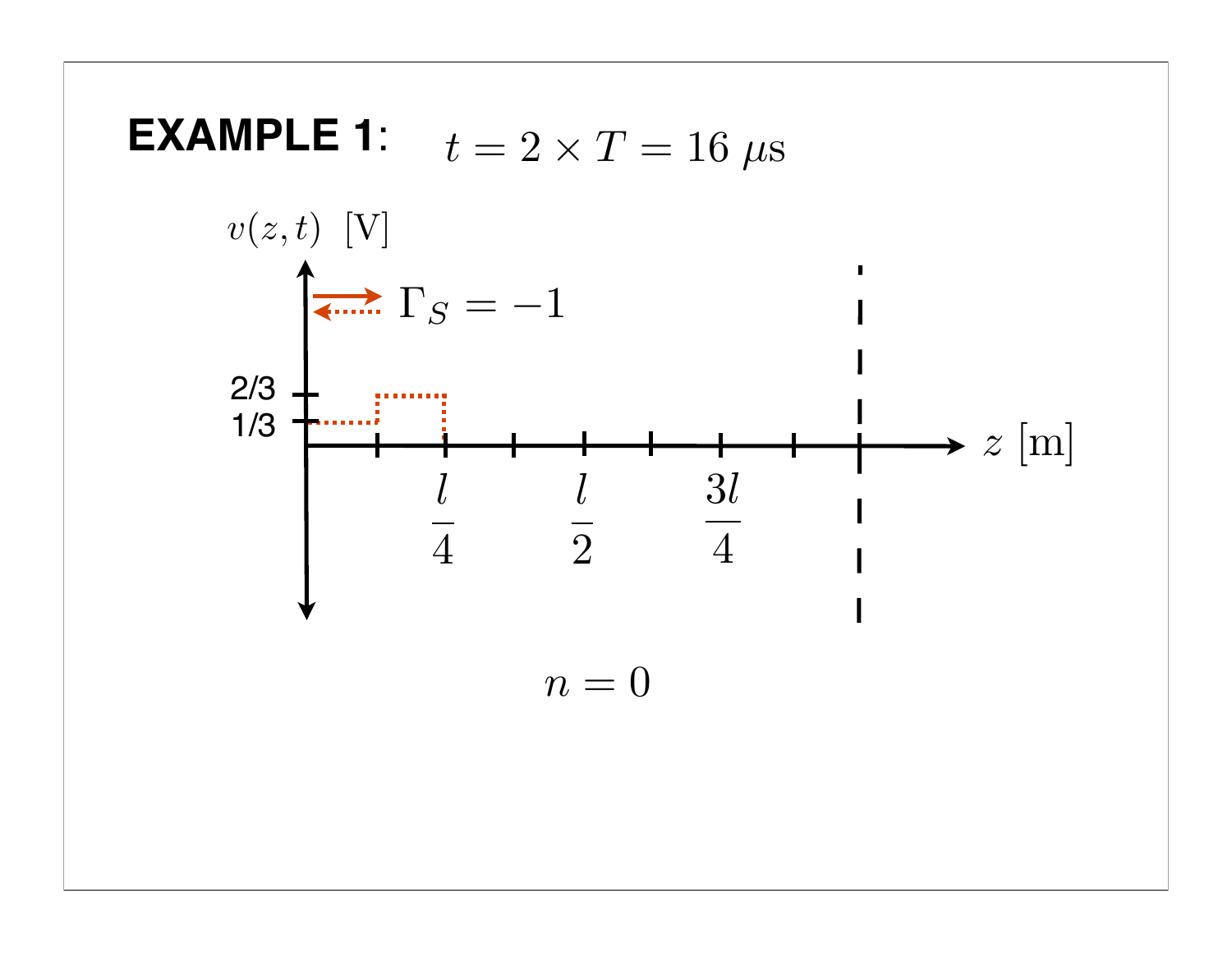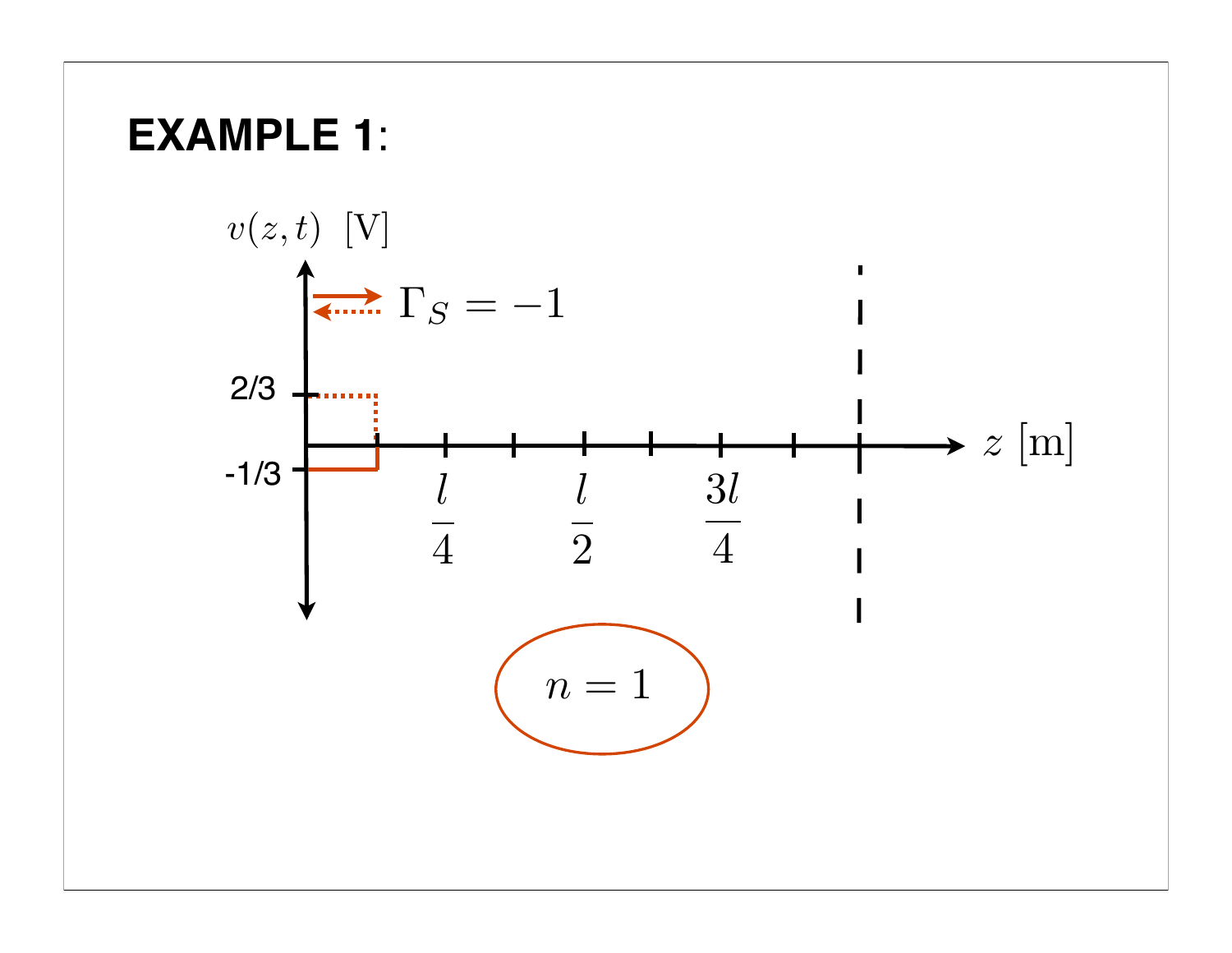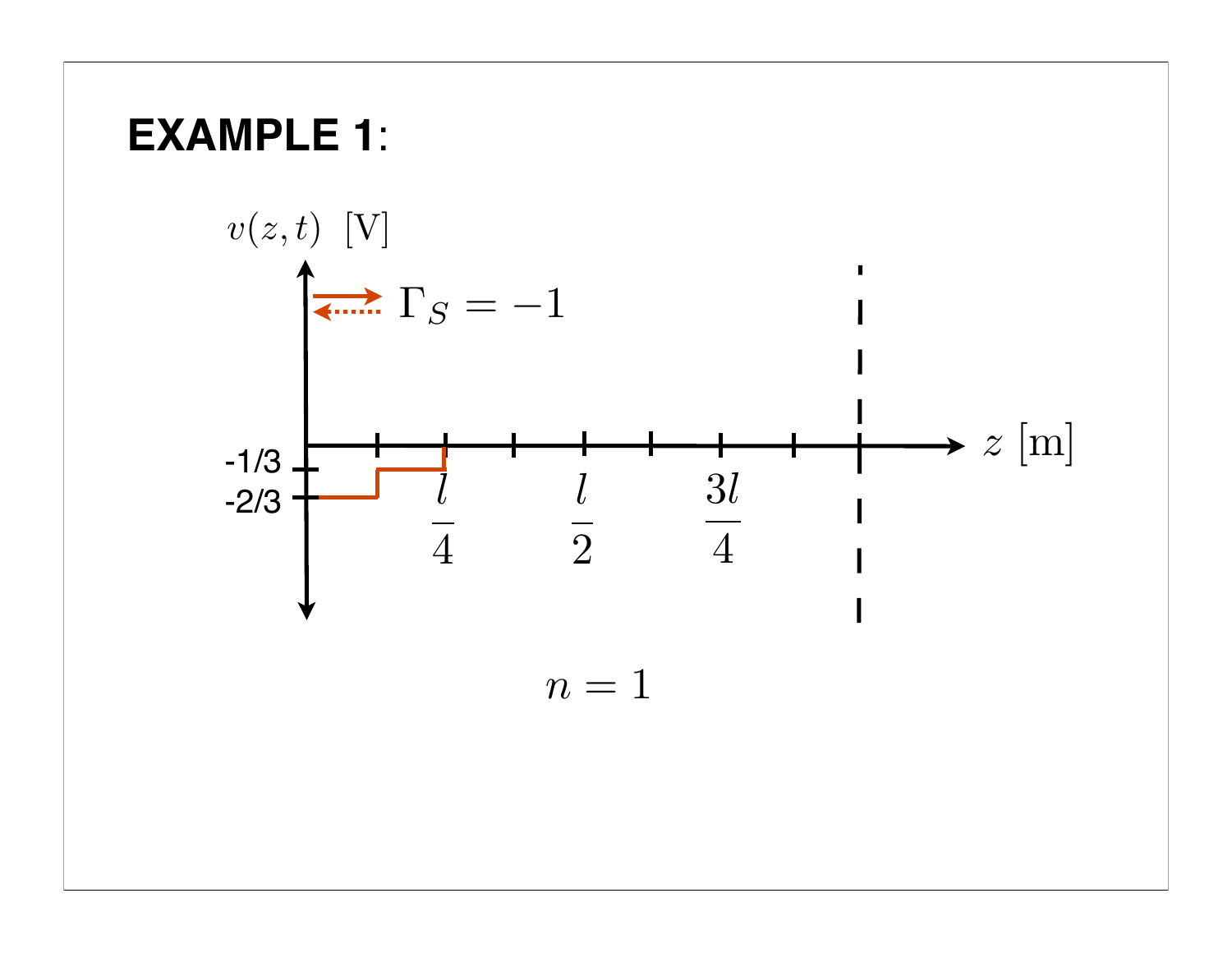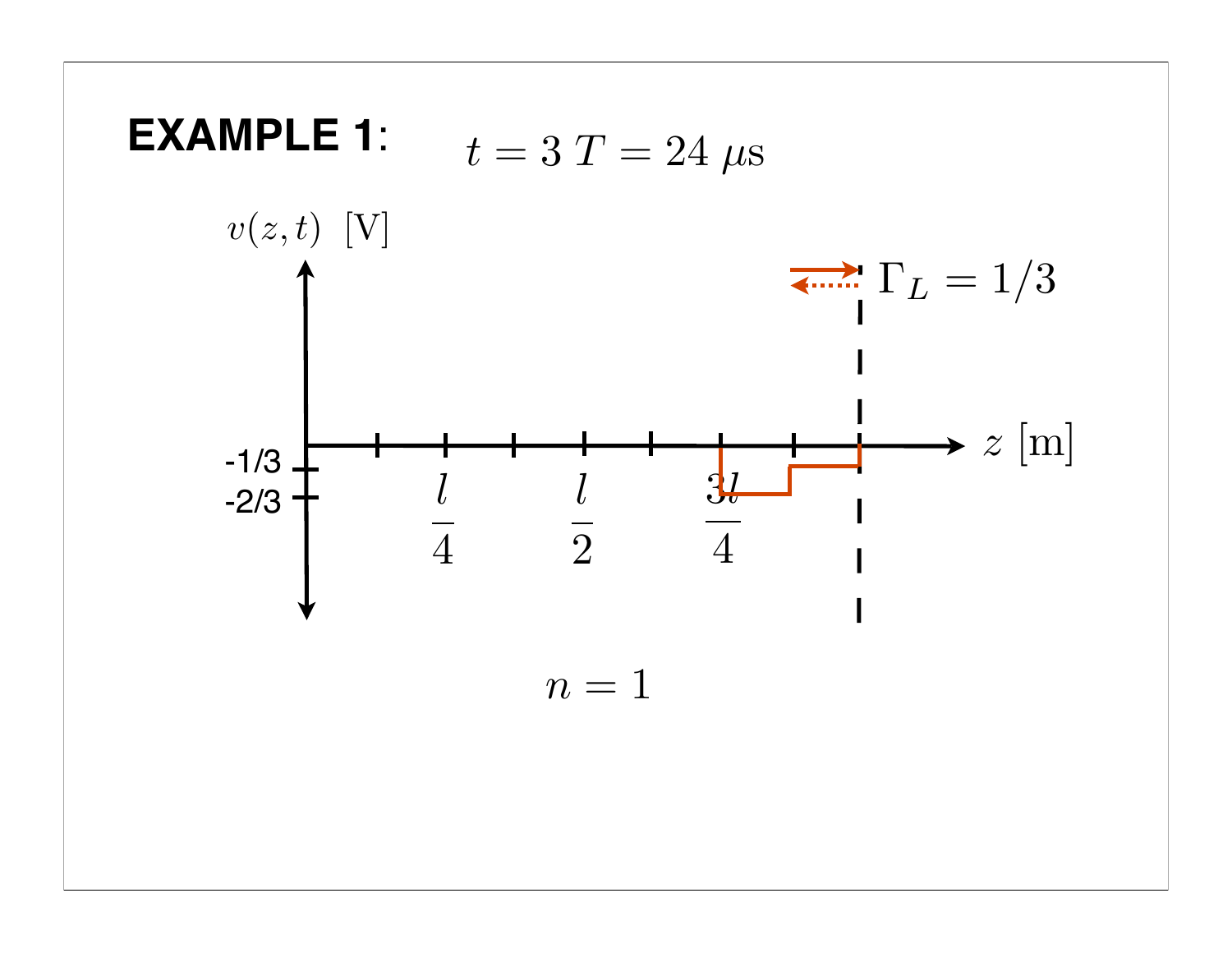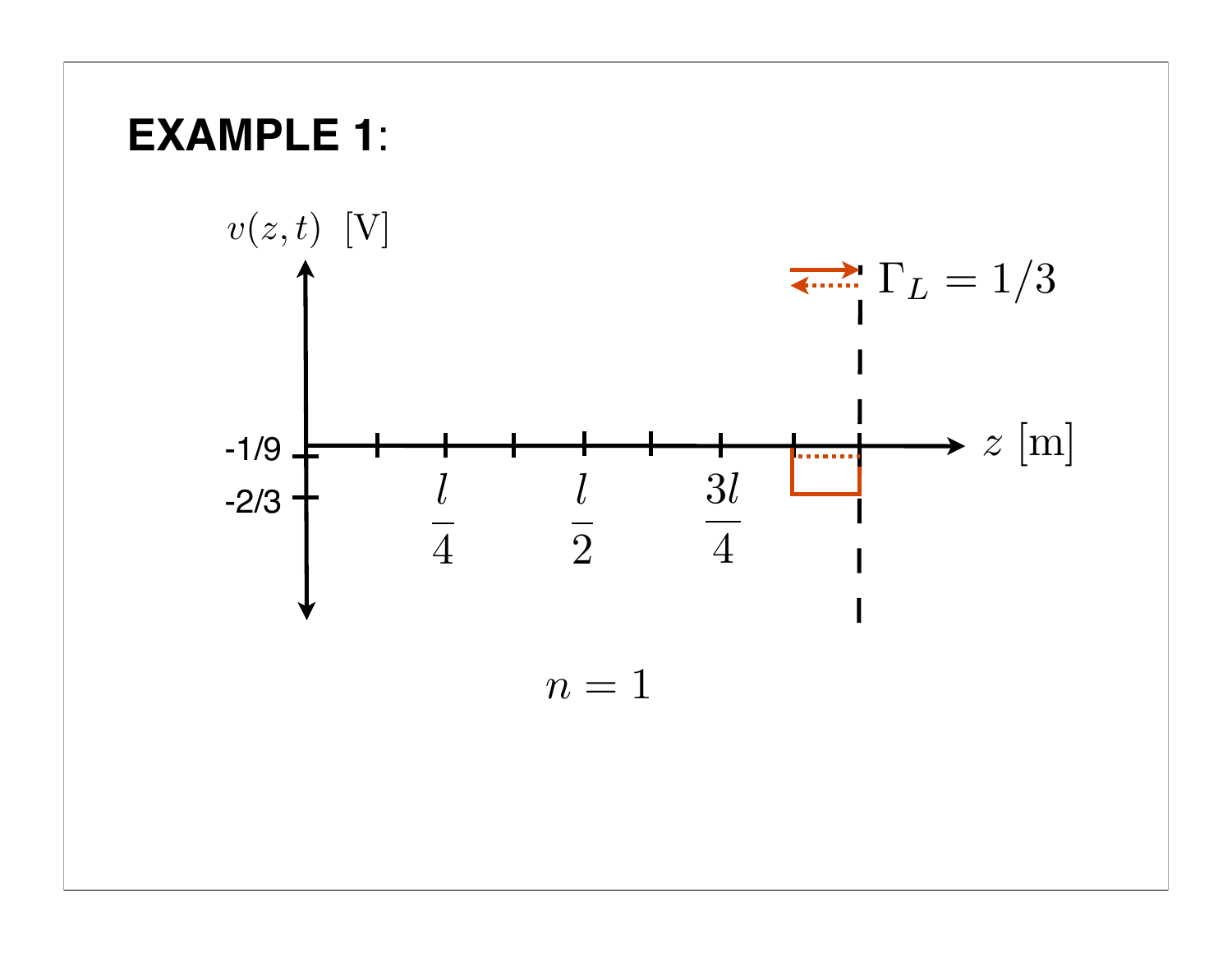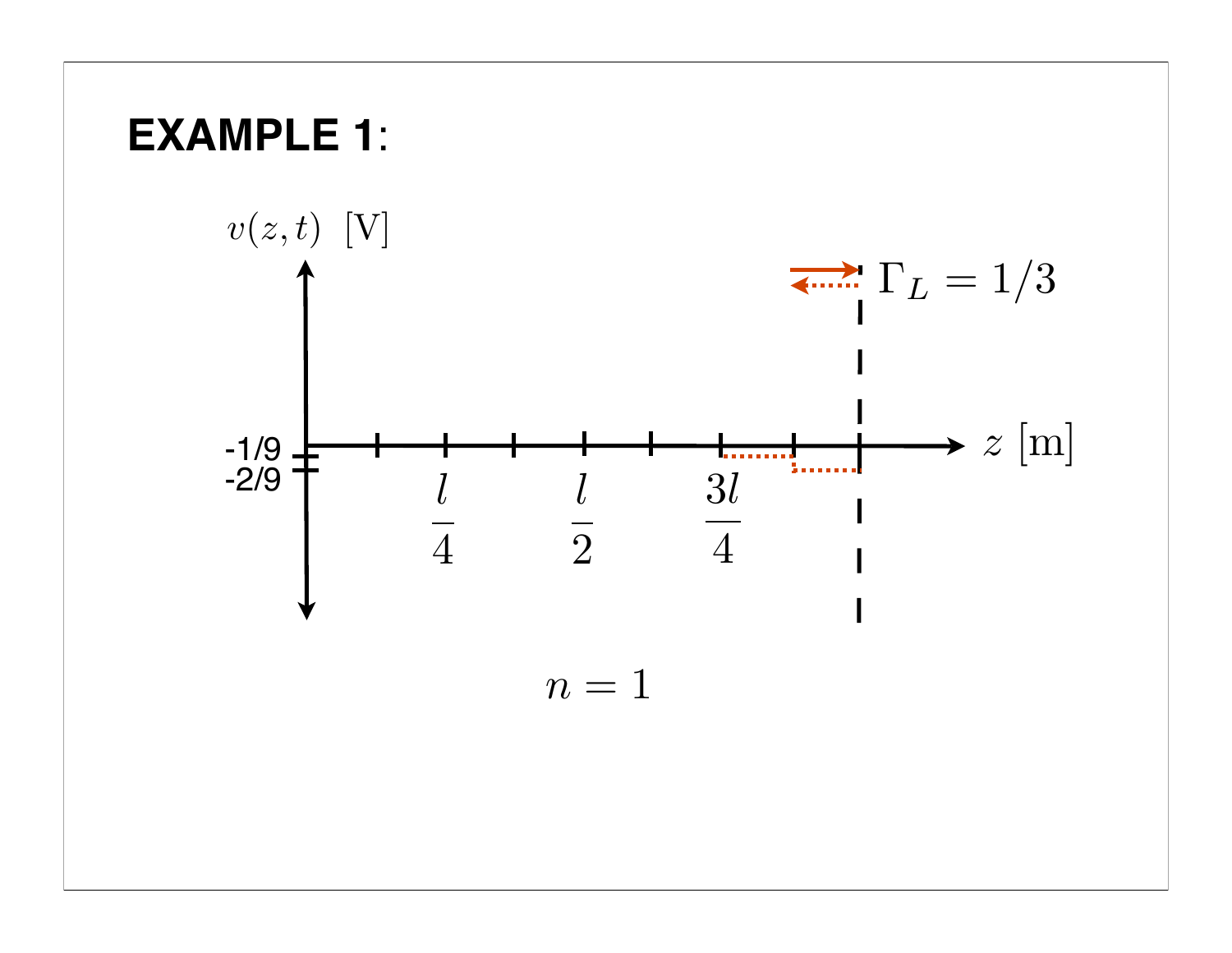in this example:

$$
v^{+}(z=0,t) = \sum_{n} (-\frac{1}{3})^{n} f(t-16n)
$$

$$
v^{-}(z=0,t) = \frac{1}{3} \sum_{n} (-\frac{1}{3})^{n} f(t-16(n+1))
$$

 $\overline{a}$ 

so that

$$
v(z,t) = \sum_{n} \left(-\frac{1}{3}\right)^{n} \left[f(t-16n-\frac{z}{c}) + \cdots + \frac{1}{3}f(t-16(n+1)+\frac{z}{c})\right]
$$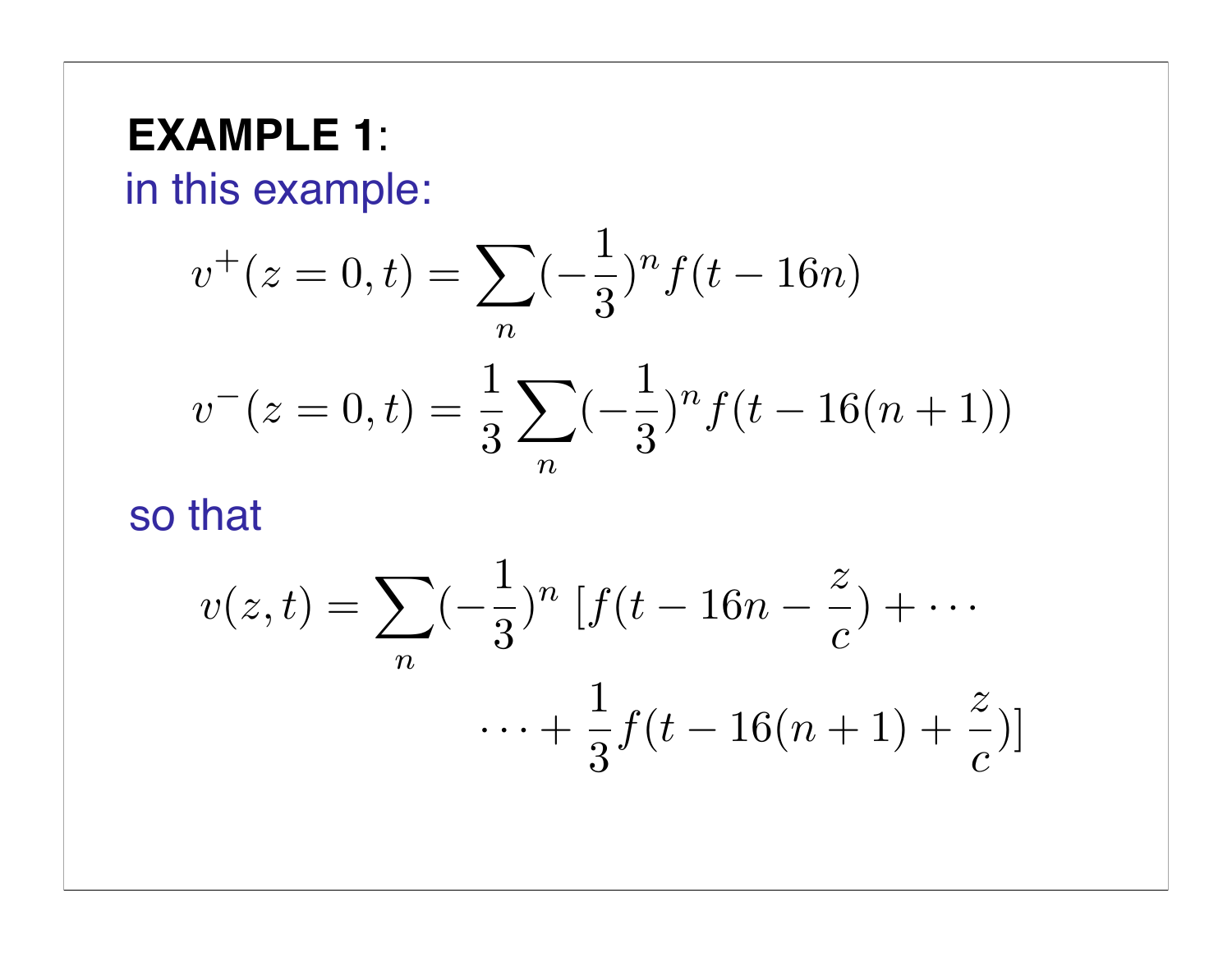voltage waveform:

$$
v(z,t) = \sum_{n} (-\frac{1}{3})^{n} \left[ f(t - 16n - \frac{z}{c}) + \cdots + \frac{1}{3} f(t - 16(n + 1) + \frac{z}{c}) \right]
$$

vs. current waveform:

$$
i(z,t) = \left(\frac{1}{50}\right) \sum_{n} \left(-\frac{1}{3}\right)^n \left[f(t-16n-\frac{z}{c})\cdots\right]
$$

$$
\cdots \underbrace{\bigodot}^1_3 f(t-16(n+1)+\frac{z}{c})]
$$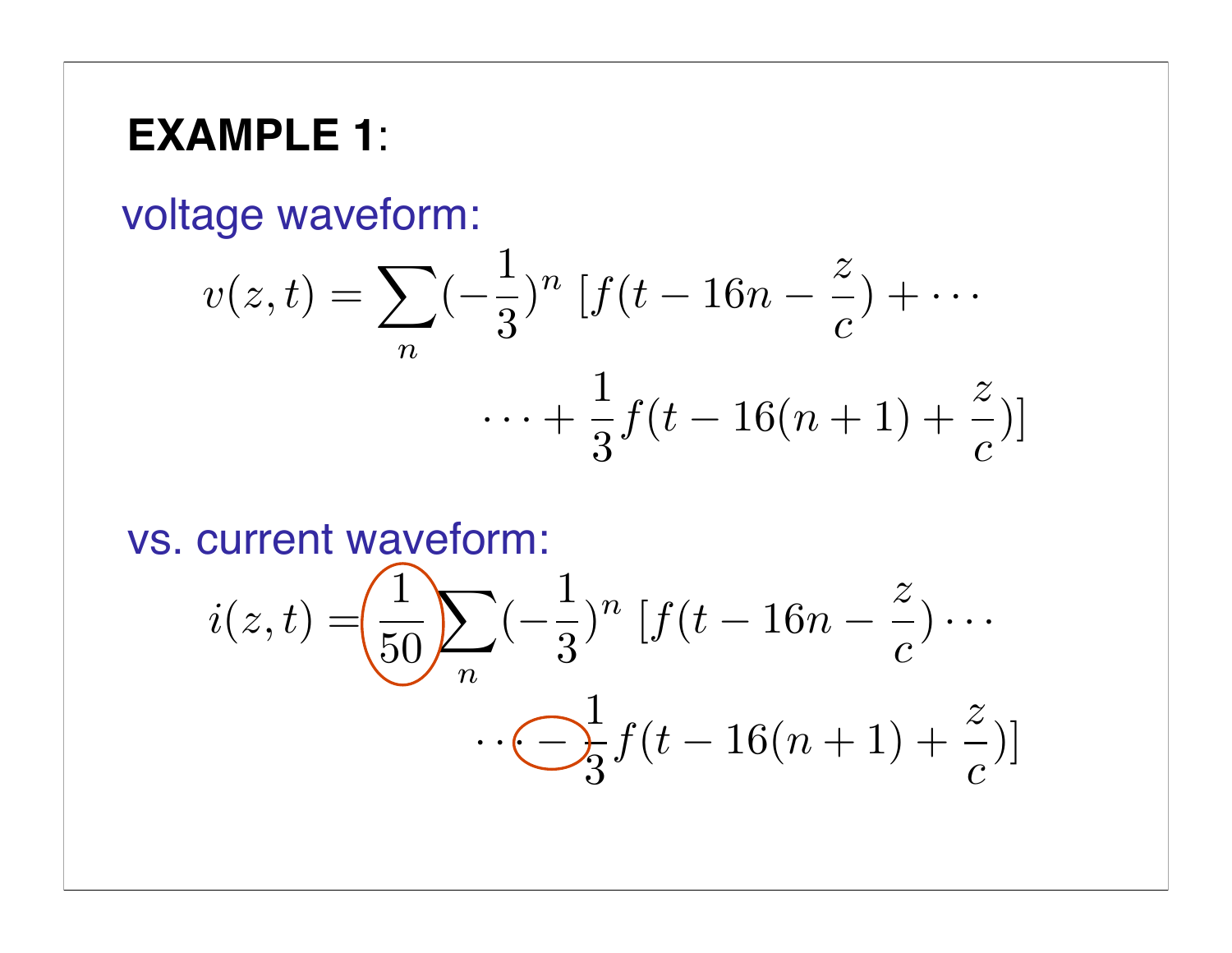? what is voltage waveform at:  $t = 3 \mu s$   $(n = 0)$ 

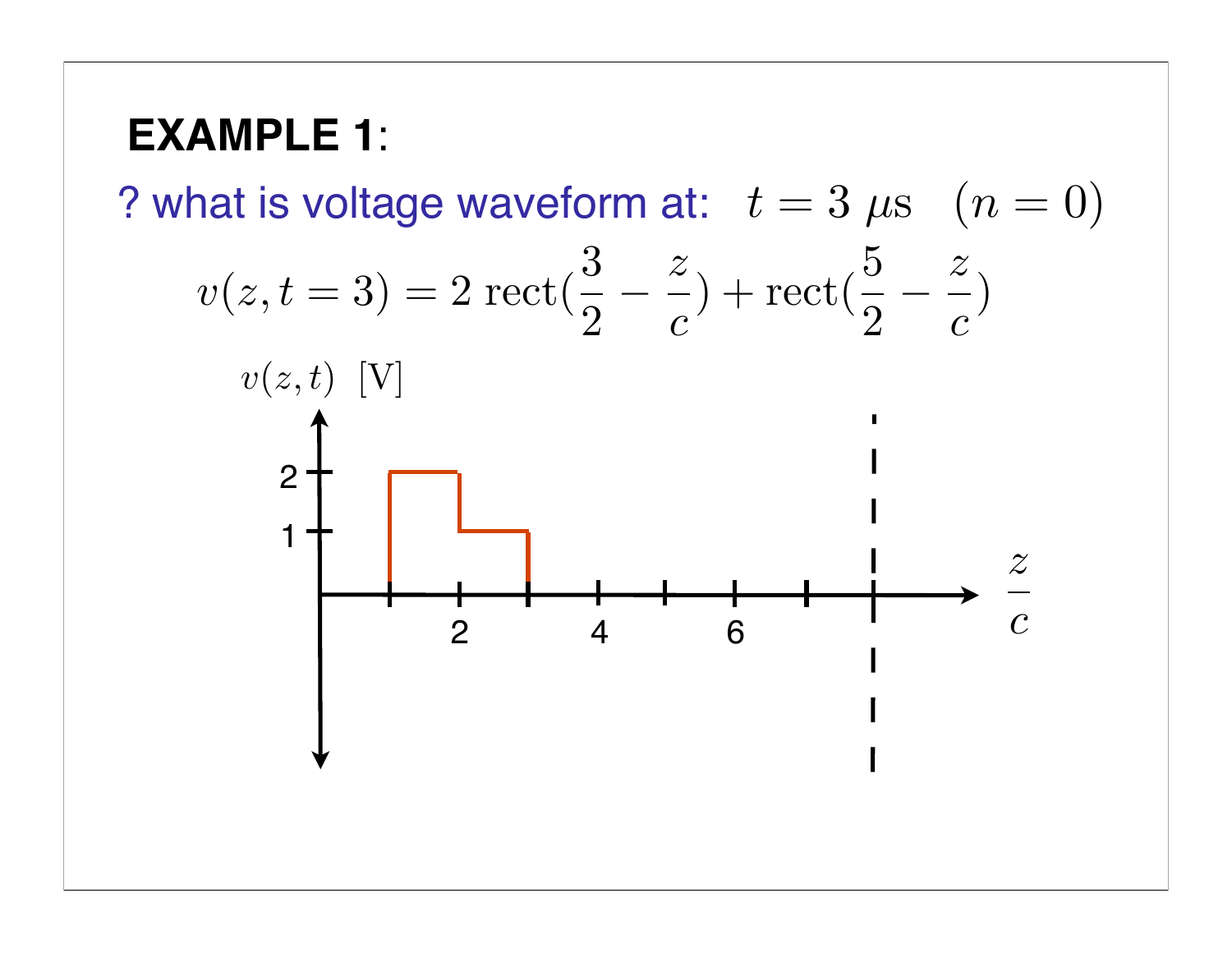? what is voltage waveform at:  $t = 11 \,\mu s$   $(n = 0)$ 1/3 2/3  $v(z,t)$  [V]  $\overline{z}$  $\frac{1}{c}$ 2 4 6  $v(z,t=11) =$ 2 3  $rect(-6.5 +$ z  $\overline{c}$  $)) +$ 1 3  $rect(-5.5 +$ z  $\overline{c}$ ))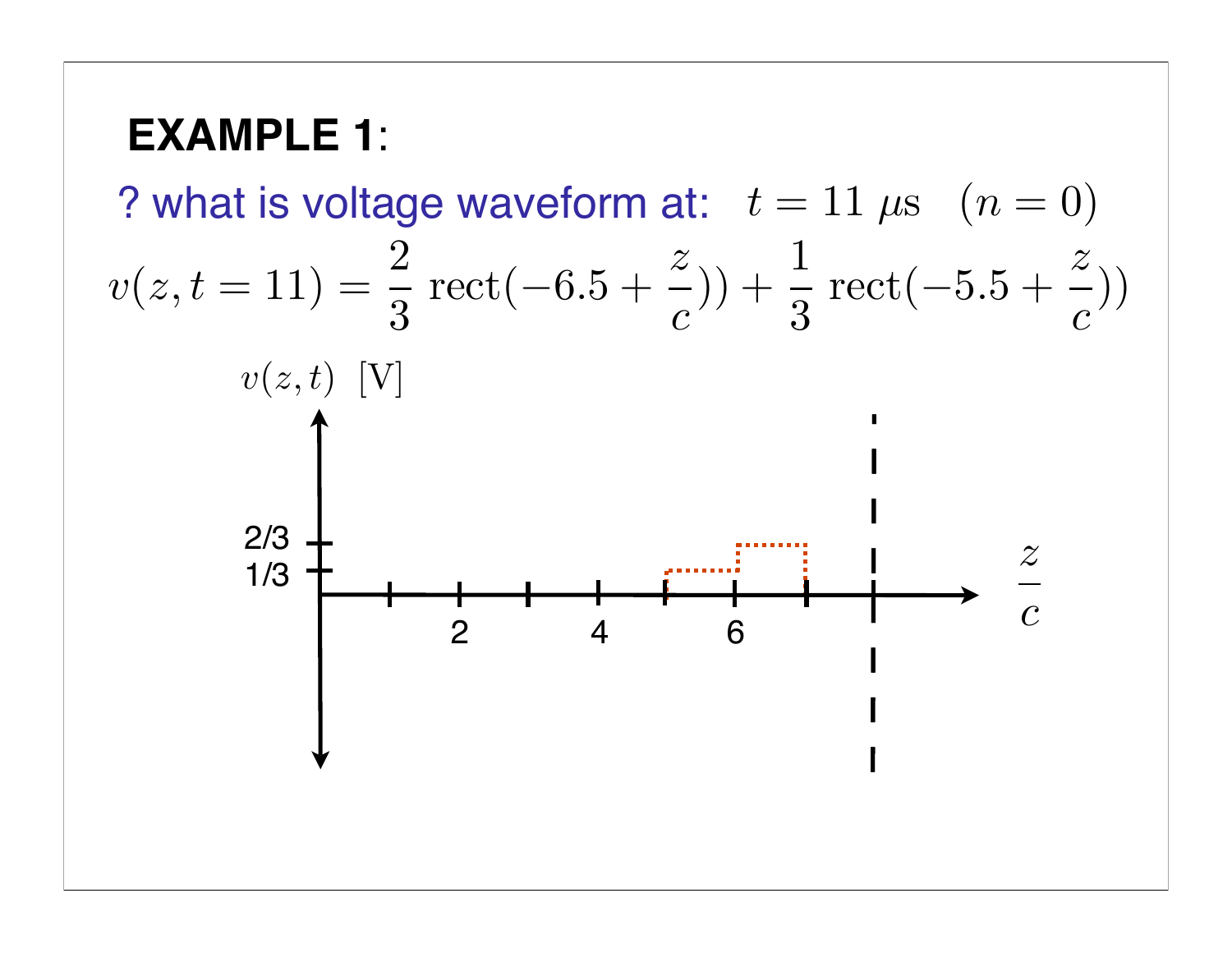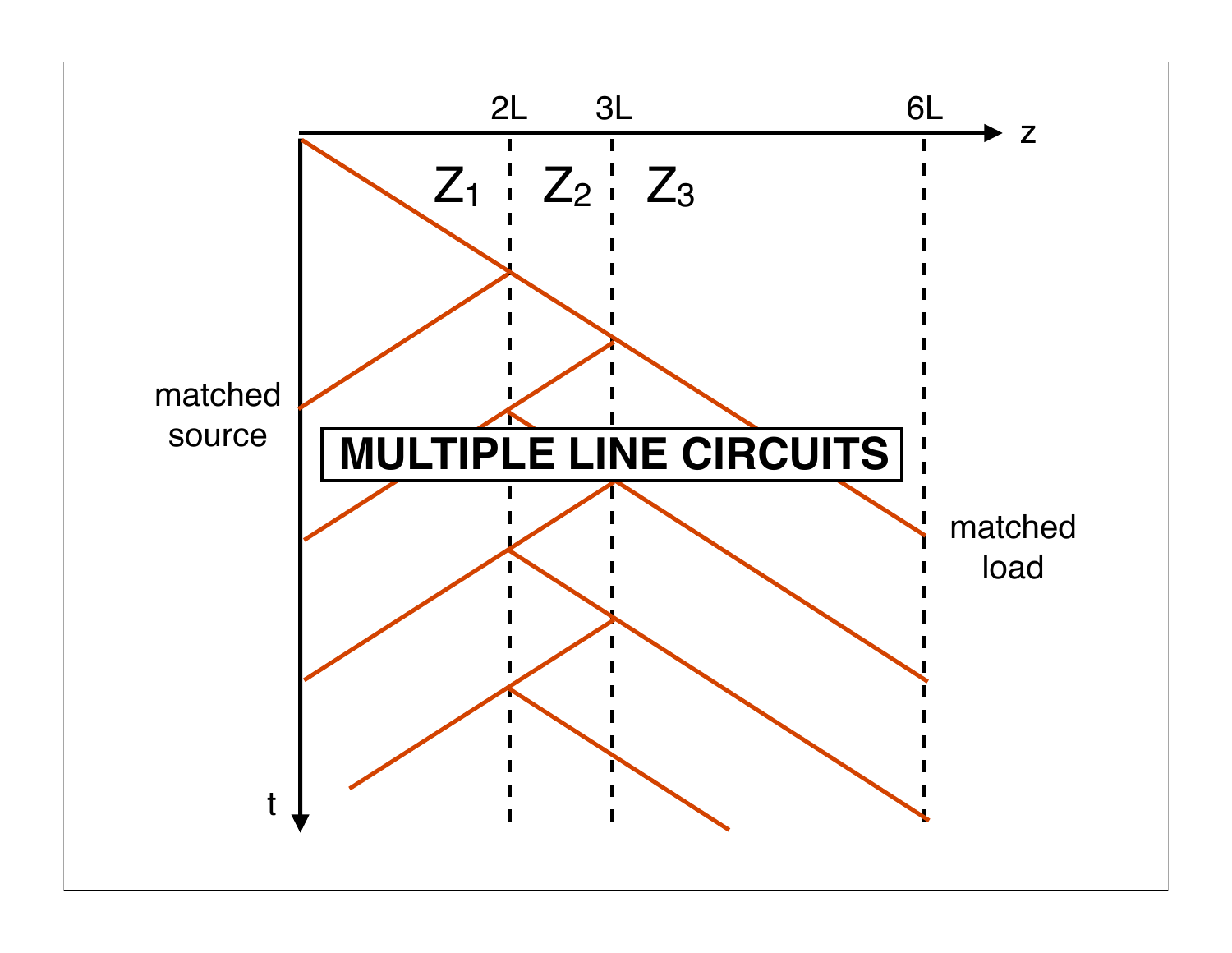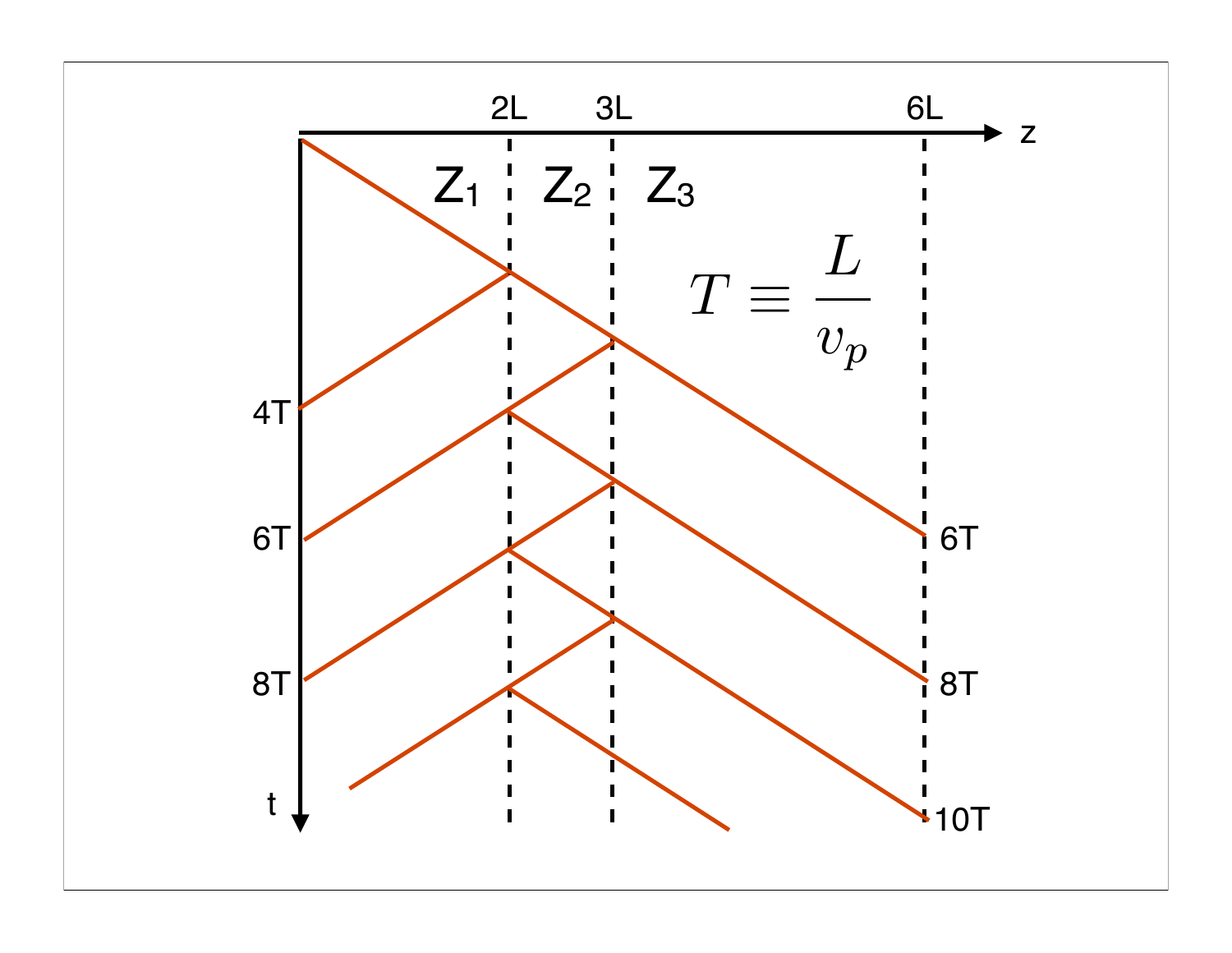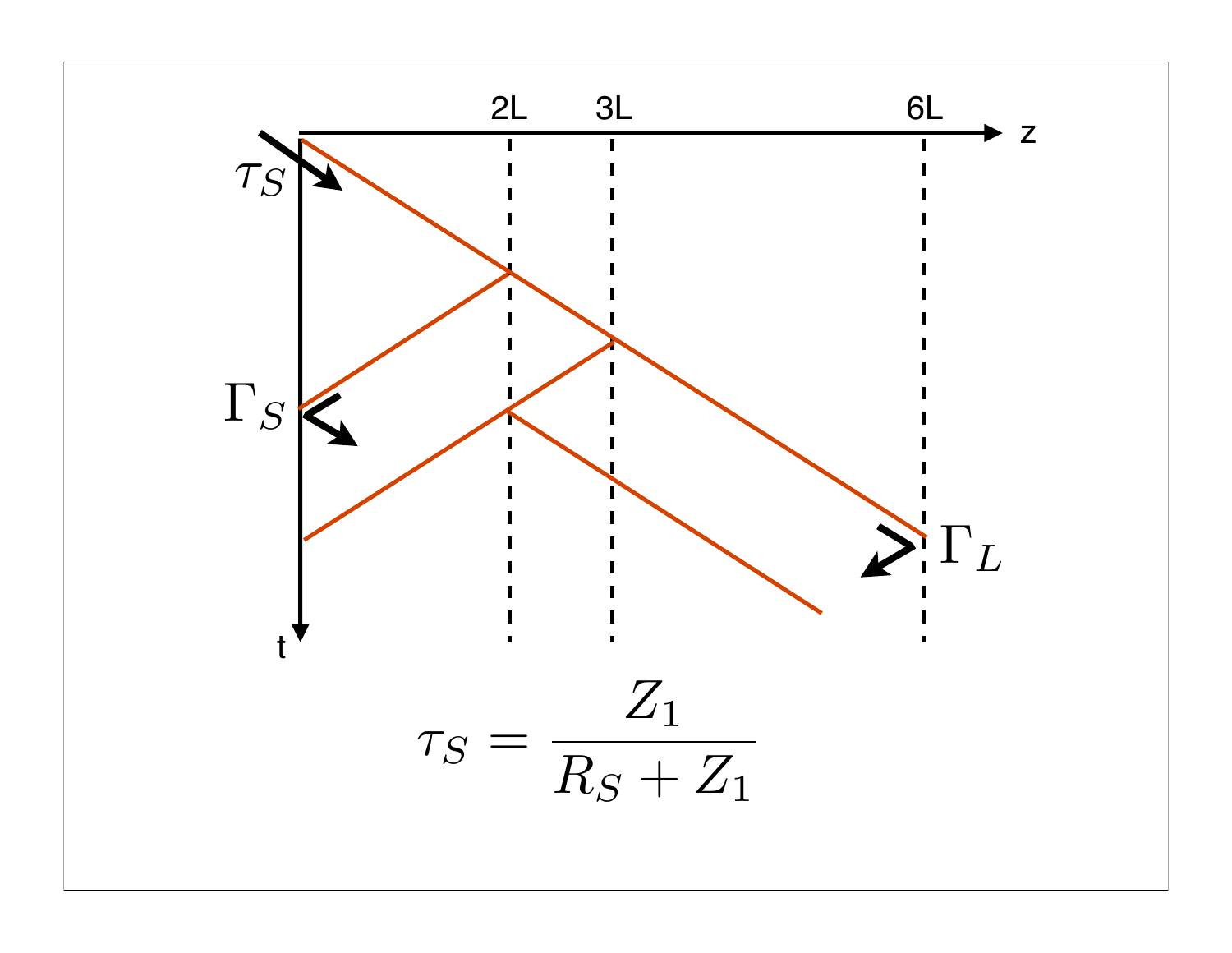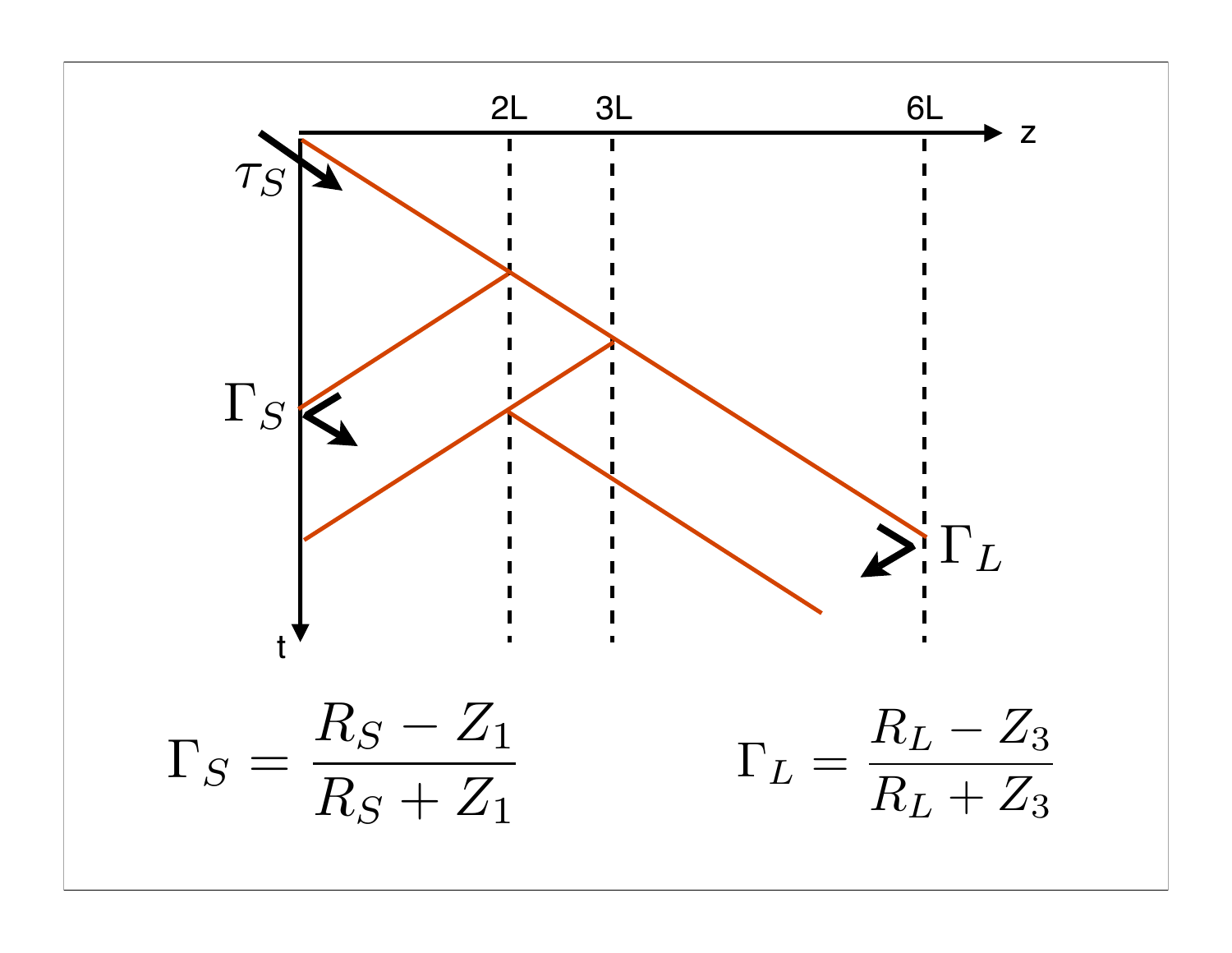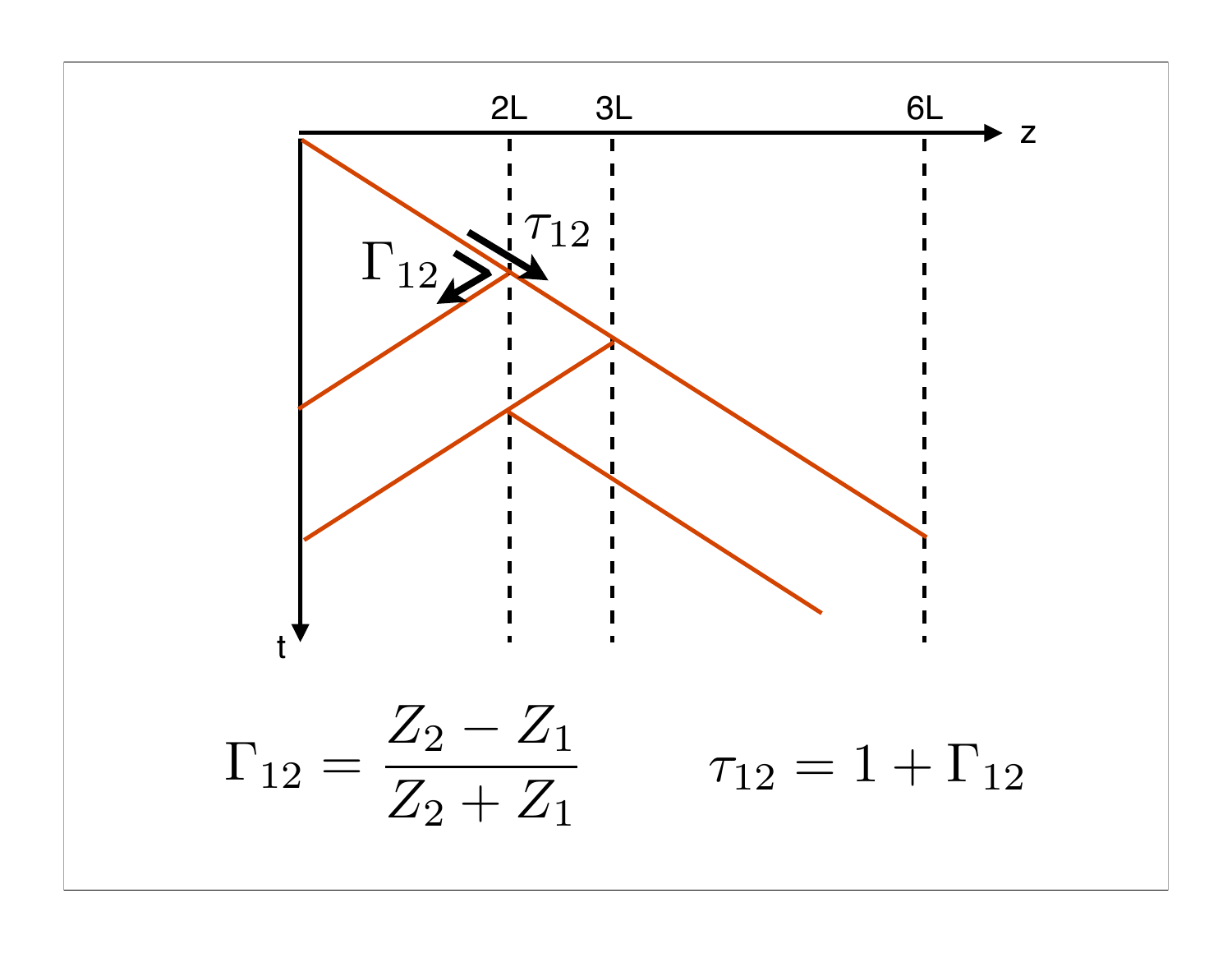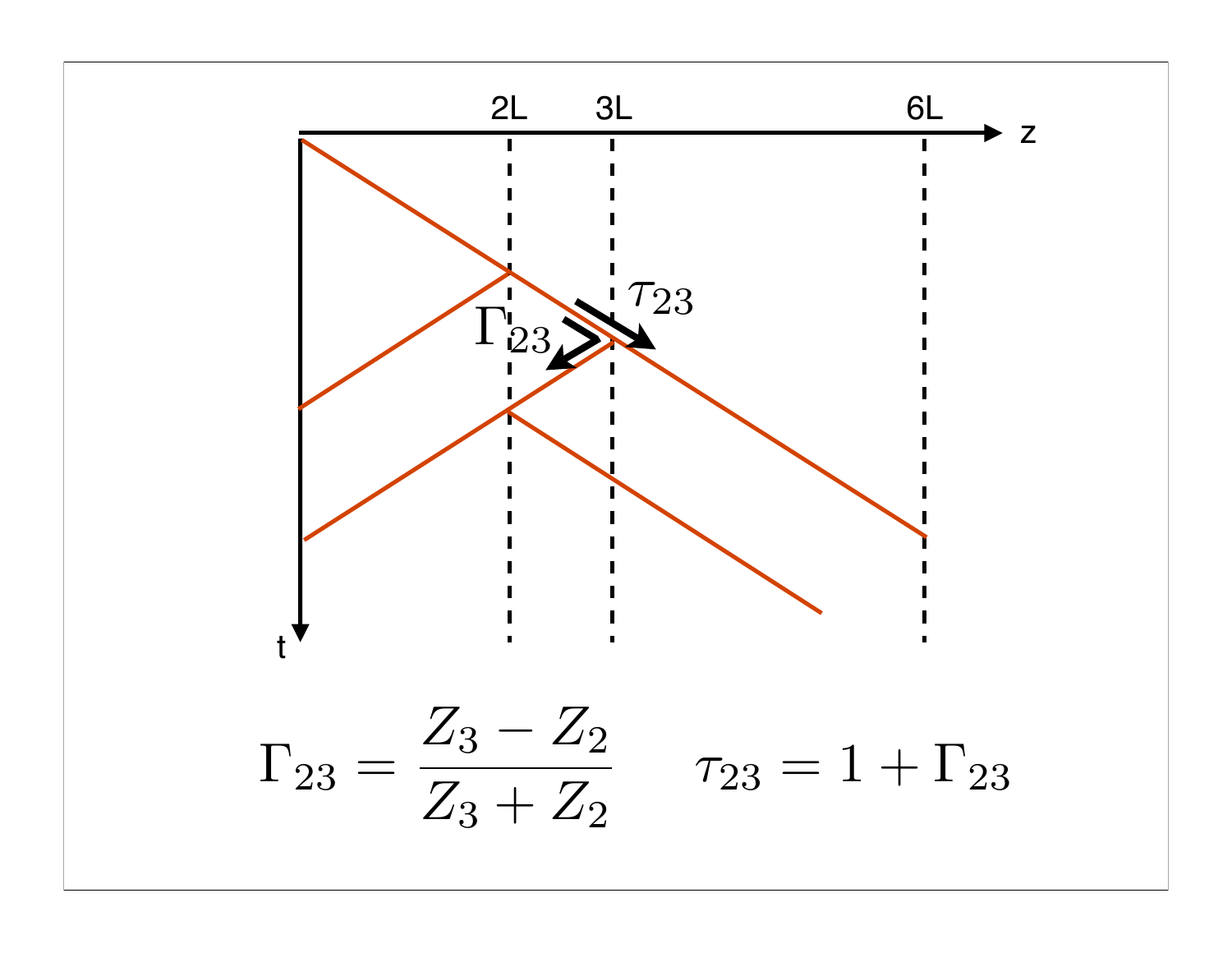